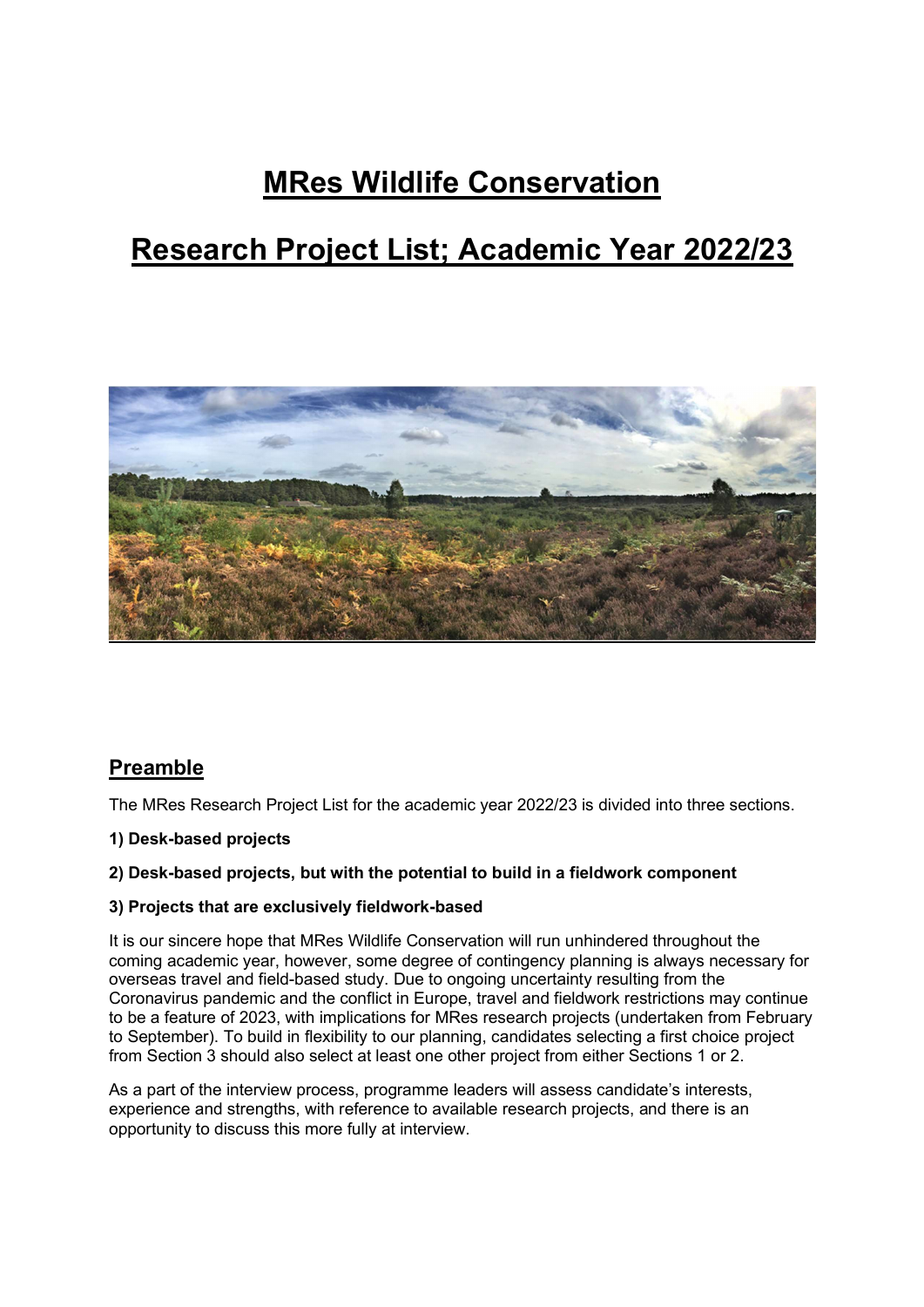# 1) Desk-based Projects

## 1a) Citizen science approaches to monitoring threatened wildlife species and their ecosystems in remote areas – a case study in Northern Kenya

Up to date information is vital to understanding the extinction risks faced by species, including an understanding of the current environmental conditions they exist within. For many species, living in remote locations across the globe, inaccessibility means species distribution data is scarce and often out of date. To overcome these limitations, recent efforts have sought to assess the effectiveness of using local citizen scientists to collect these data.

The vast arid ecosystem of Northern Kenya is particularly sensitive to environmental change and is suffering from rapid land degradation due to increasing human pressures. Much of northern Kenya is relatively inaccessible, with sparse environmental information. The area is known to hold populations of endangered and vulnerable species including Grevy's zebra, elephants, giraffe, cheetah and lion. Knowledge gaps about these and other species may result in inefficient and ineffective conservation.

Community scout teams working with support from Marwell Wildlife have been using SMART tools to monitor key wildlife in Northern Kenya since 2017. With over 20 scouts, the community monitoring network includes 15 villages operating over an extent of approximately 10,000 km<sup>2</sup>. Differences between scouts, in terms of literacy and training, and the ways in which they work (e.g. individually, in pairs or in teams) and organise their routes means that species data are imperfect. This project will seek to use the scout database of approximately 5,000 records to: (1) assess the effectiveness of citizen science; (2) develop initial species occupancy models were appropriate; (3) develop habitat-species models as a means of assessing vulnerability to future change.

It is envisioned that this project will develop skills in GIS and remote sensing, data analysis and manipulation, statistical modelling, occupancy analysis, and habitat suitability modelling.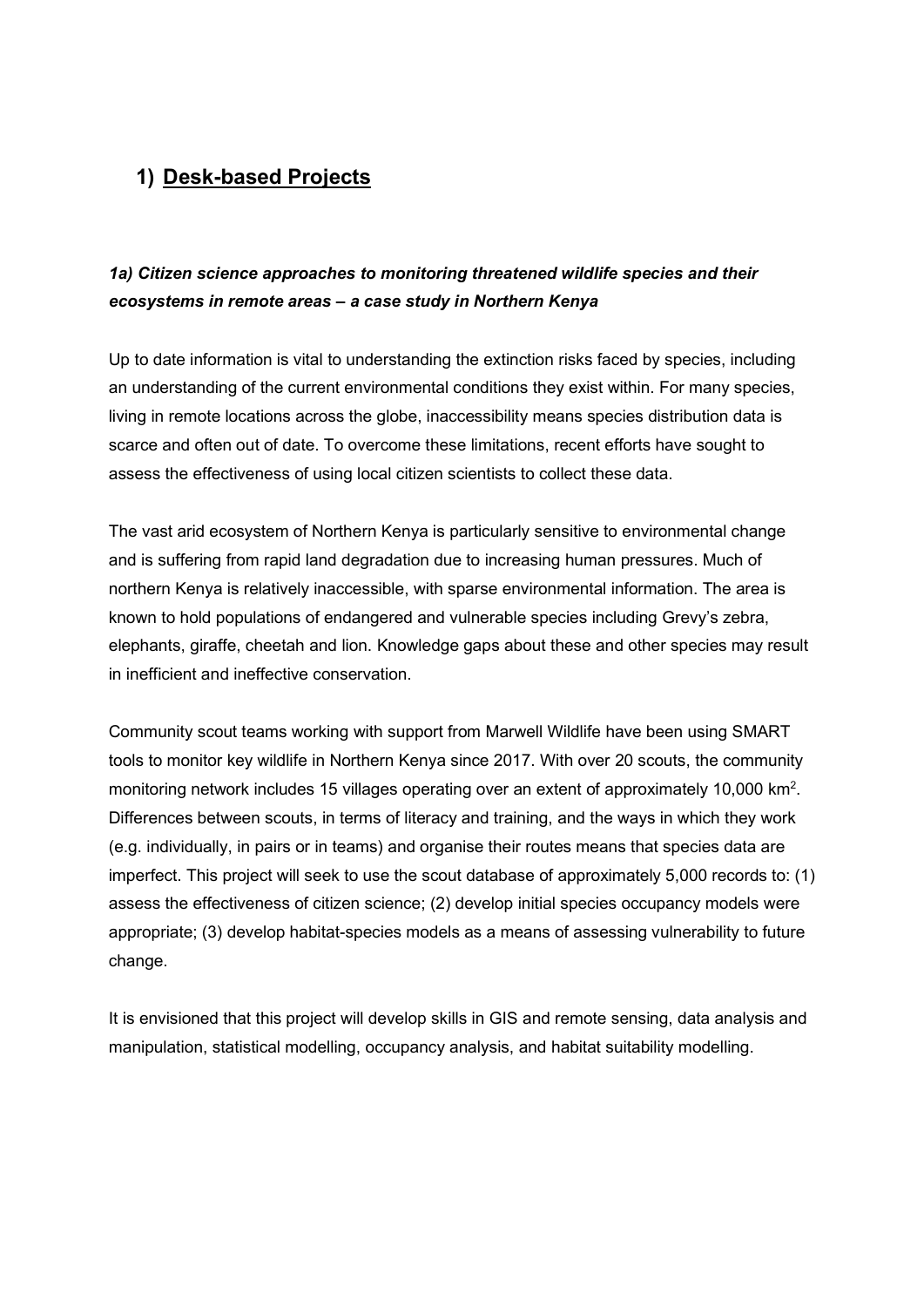Outputs from this project will contribute to conservation management and planning in northern Kenya and provide an assessment of the uses and limits of citizen science in this context. It is anticipated that this project could lead to a published paper.

#### Desk-based in U.K.; Band A; Marwell Supervisor, Philip Riordan

## 2) Desk-based projects with the potential for fieldwork

## 2a) Ecosystem functioning beyond protected areas in North African Sahelo-Saharan landscapes: scimitar-horned oryx in Tunisia

For many wildlife species, protected areas (PAs) are often simply not large enough for them to reach sustainable population levels, with sufficient connectivity to ensure long-term resilience. Marwell Wildlife started a reintroduction programme for scimitar-horned oryx (Oryx dammah) SHO in Tunisia over 30-years ago, reinstating these previously extinct species into national parks. This has been highly successful but the protected areas have limited carrying capacity and are isolated from each other resulting in metapopulations that are not self-sustainable. Options to extend existing PAs or create new ones are not feasible and so we are working with the Tunisian government authorities to develop extended landscapes beyond PAs into which oryx can disperse. A case study area has been identified between two PAs in Tunisia and a feasibility assessment is in progress. As part of this assessment, there is a need to understand the current ecosystem status within the interstitial landscape and develop models of habitat suitability, dispersal and landscape permeability for SHO and other key species. The candidate will help to develop new mapping and prioritization approaches to SHO conservation that account for connectivity and coherence between natural and social conditions under climate change models.

This project will use existing data sets and remote sensing data, with the option to conduct fieldwork to collect new data. It will also provide to the candidate the rare opportunity to work in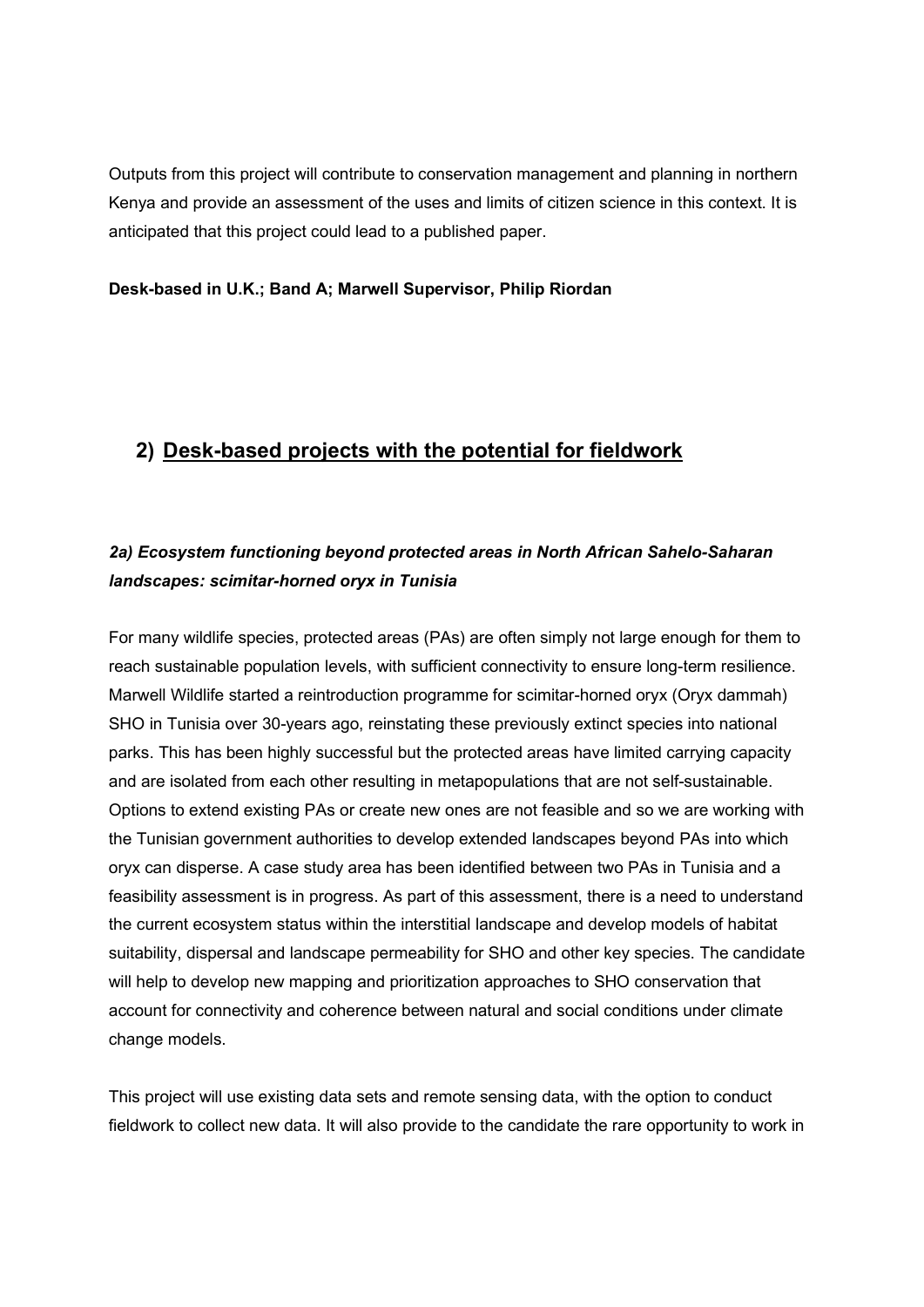close relationship with Tunisian biologists involved with Marwell's activities and so, to enhance the international work experience. The outputs from this project will contribute to the management of scimitar-horned oryx in Tunisia and enacting aridland conservation on the ground.

This project would suit a candidate with expertise and interests in Community ecology; ecosystem assessment; ecosystem connectivity; GIS; statistical modelling. It is anticipated that this project could lead to a published paper.

Desk-based in the U.K., with optional fieldwork component in Tunisia; Band A (optionally Band B); Marwell Supervisor, Tania Gilbert / Martin Wilkie / Philip Riordan

#### 2b) Ecosystem functioning beyond protected areas in North African Sahelo-Saharan landscapes: addax in Tunisia

For many wildlife species, protected areas (PAs) are often simply not large enough for them to reach sustainable population levels, with sufficient connectivity to ensure long-term resilience. Marwell Wildlife has been involved in the reintroduction and post-release monitoring of the critically endangered addax (Addax nasomaculatus) in Tunisia since 2007, helping to reinstating this previously locally extinct species into national parks. This has been highly successful, but the protected areas have limited carrying capacity and are isolated from each other resulting in metapopulations that are not self-sustainable. Options to extend existing PAs or create new ones are not feasible and so we are working with the Tunisian government authorities to develop extended landscapes beyond PAs into which addax can disperse within the Grand Erg Oriental. A case study area has been identified between two PAs in Tunisia and a feasibility assessment is in progress. As part of this assessment, there is a need to understand the current ecosystem status within the interstitial landscape and develop models of habitat suitability, dispersal and landscape permeability for addax and other key species. The candidate will help to develop new mapping and prioritization approaches to addax conservation that account for connectivity and coherence between natural and social conditions under climate change models.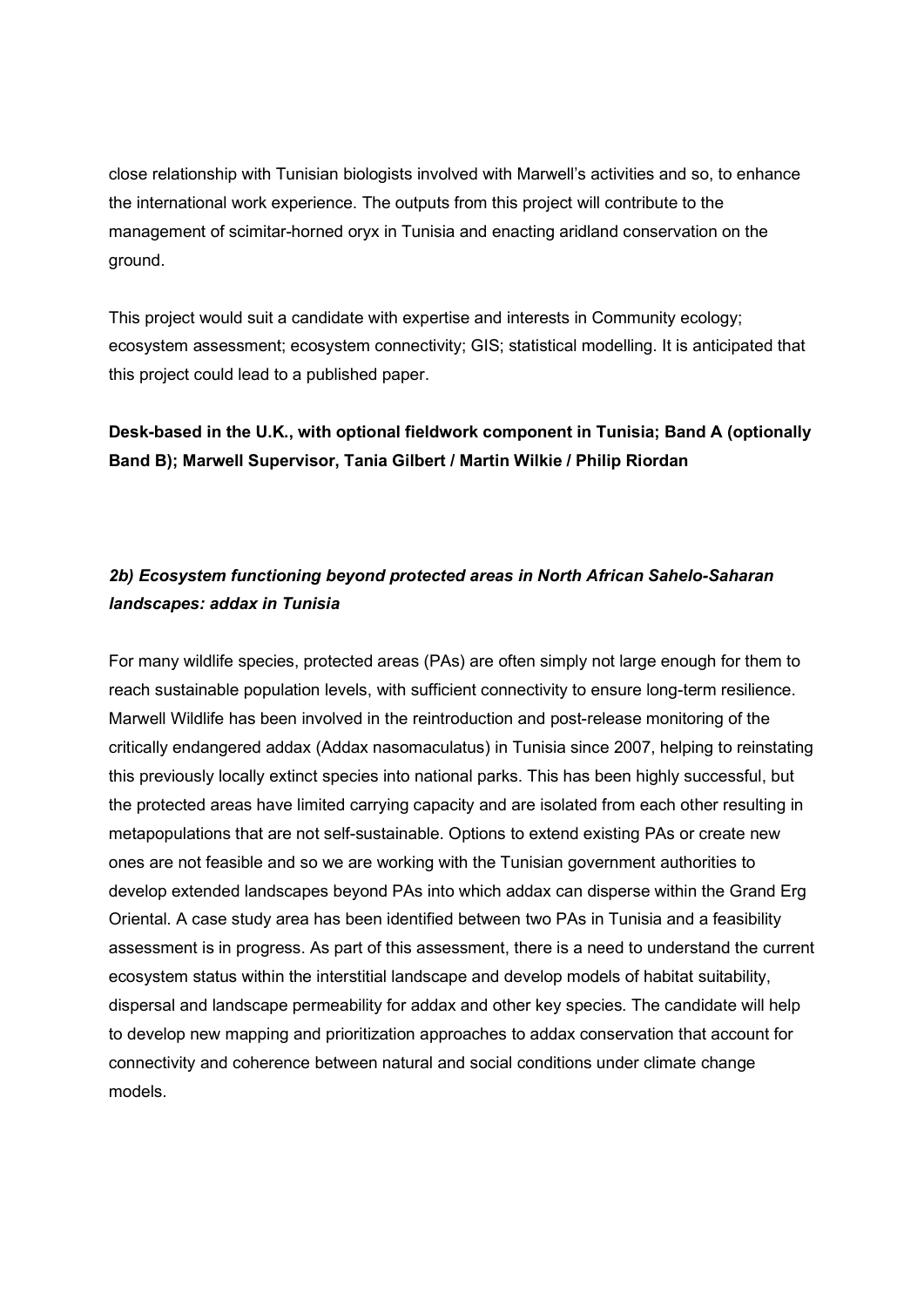This project will use existing data sets and remote sensing data, with the option to conduct fieldwork to collect new data. It will also provide to the candidate the rare opportunity to work in close relationship with Tunisian students involved with Marwell's activities and so, to enhance the international work experience. The likely conservation impacts are to provide some management option for enacting the aridland conservation on the ground.

This project would suit a candidate with expertise and interests in Community ecology; ecosystem assessment; ecosystem connectivity; GIS; statistical modelling. It is anticipated that this project could lead to a published paper.

Desk-based in the U.K., with optional fieldwork component in Tunisia; Band A (optionally Band B); Marwell Supervisor, Tania Gilbert / Martin Wilkie / Philip Riordan

#### 2c) Assessing Long-term Vegetation Change in Dghoumes National Park, Tunisia

Dghoumes National Park supports several threatened species, including reintroduced populations of IUCN listed Extinct in the Wild Scimitar Horned Oryx (Oryx dammah) and Vulnerable Dorcas Gazelles (Gazella dorcas). This project will assess the impact of various factors on vegetation change both within and outside the park to evaluate the role of protected area management on biodiversity conservation. The project will employ various techniques including using NDVI imagery (freely available to download from https://earthexplorer.usgs.gov) to create a time-series of vegetation change in Dghoumes National Park from 1998 to present day. This will provide a long-term, objective and robust method for detecting temporal and spatial trends in vegetation cover within and outside of the park. Factors such as elevation and climatic variables (e.g. BIOCLIM data available from https://worldclim.org/bioclim) could be used to model drivers behind vegetation change and interpretation of results would benefit from ground-truthing in the field. This information can then be used to assess efficacy of park management, identify management priorities and model potential future changes under different management and climate scenarios. Outputs from the project will help inform the biodiversity management and post-release evaluation of reintroduced ungulate populations in Tunisia. It is anticipated that this project could lead to a published paper.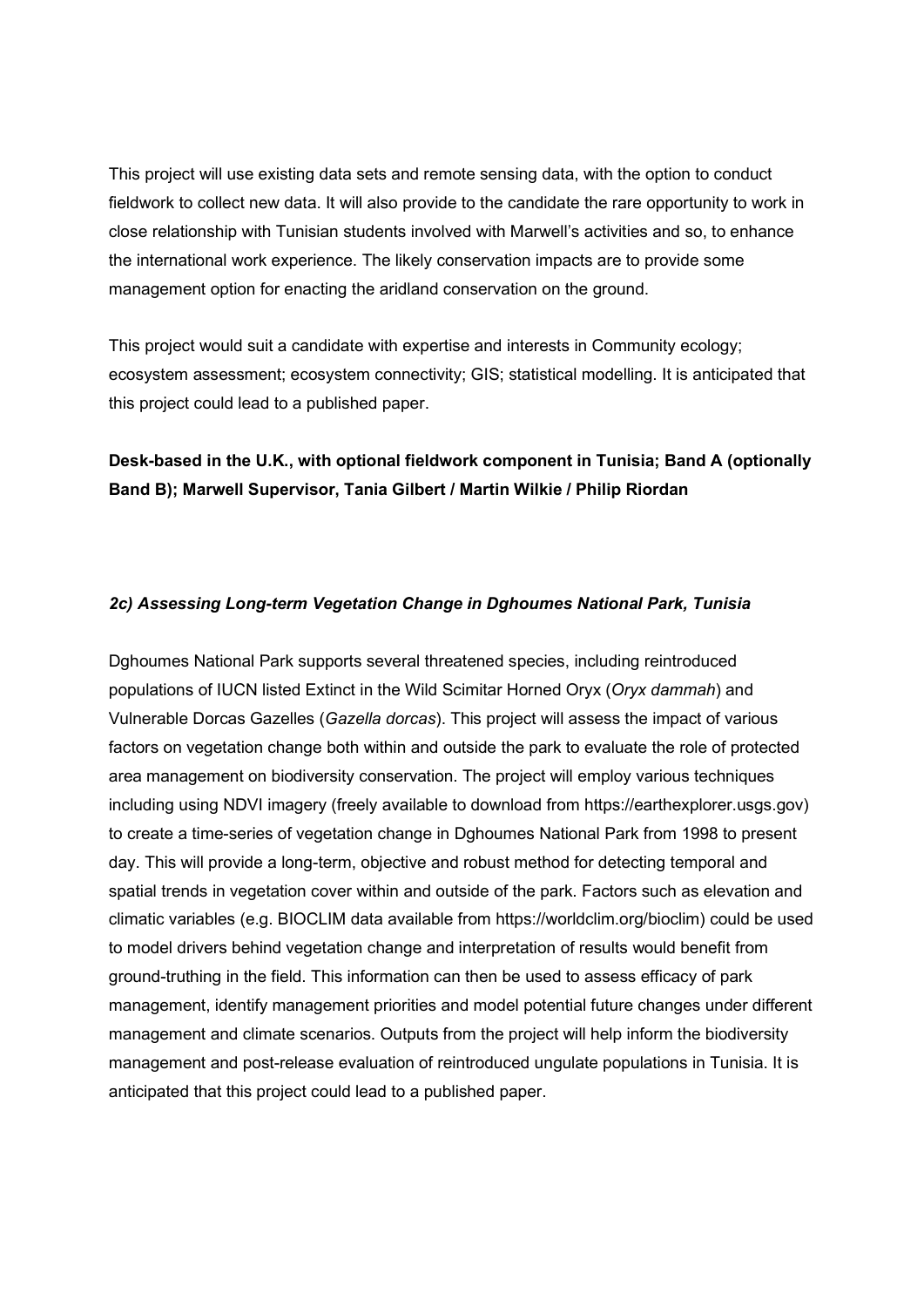It is envisioned that this project will develop advanced skills in data management, manipulation and analysis, and statistical modelling, alongside competency in remote sensing technologies and GIS. The study will also provide an opportunity to work closely with Tunisian students involved with Marwell's activities further expanding the candidate's future network.

Desk-based in the U.K., with optional fieldwork component in Tunisia; Band A (optionally Band B); Marwell Supervisor, Tania Gilbert / Martin Wilkie / Philip Riordan

## 2d) Recovering North African ecosystems: assessment of fauna biodiversity in Tunisian protected areas

Long-term landscape degradation has led to the need to recover ecosystems in North Africa, through establishing protected areas and reintroducing wildlife species previously driven to extinction. Reintroduction projects, including for the scimitar-horned oryx (Oryx dammah) have provided important drivers for wilder biodiversity conservation efforts. The success of these interventions should be evaluated in terms of their long-term impact on the wider environment and the functioning of restored ecosystems. The reintroduction of scimitar-horned oryx (SHO) in southern Tunisia took place between 1988 and 2007 and offers a particularly well-documented case-study. Ongoing monitoring data provide an opportunity to address fundamental ecological and behavioural questions in a real-world context. Data will be derived from an existing cameratrapping database, combined with habitat maps, remote sensing data and ground surveys. The key species within the mammalian and avian assemblage include SHO, Dorcas gazelles, African golden wolves, red foxes, African wildcats, hares, hedgehogs, wild boar, porcupines, striped hyena and North African ostrich. Camera trap data are collected from geographically independent protected areas, with similar features and reintroduction histories, allowing the candidate to explore the ecological and/or behavioural consequences of these changes. This project will also develop and provide important information for protected area management and planning in this climate-sensitive arid landscape. The likely conservation impacts are an improved understanding of the ecosystem balance for enacting ungulate reintroduction and conservation on the ground, linked to the 11 global Biodiversity Conservation Perspectives. It is anticipated that this project could lead to a published paper.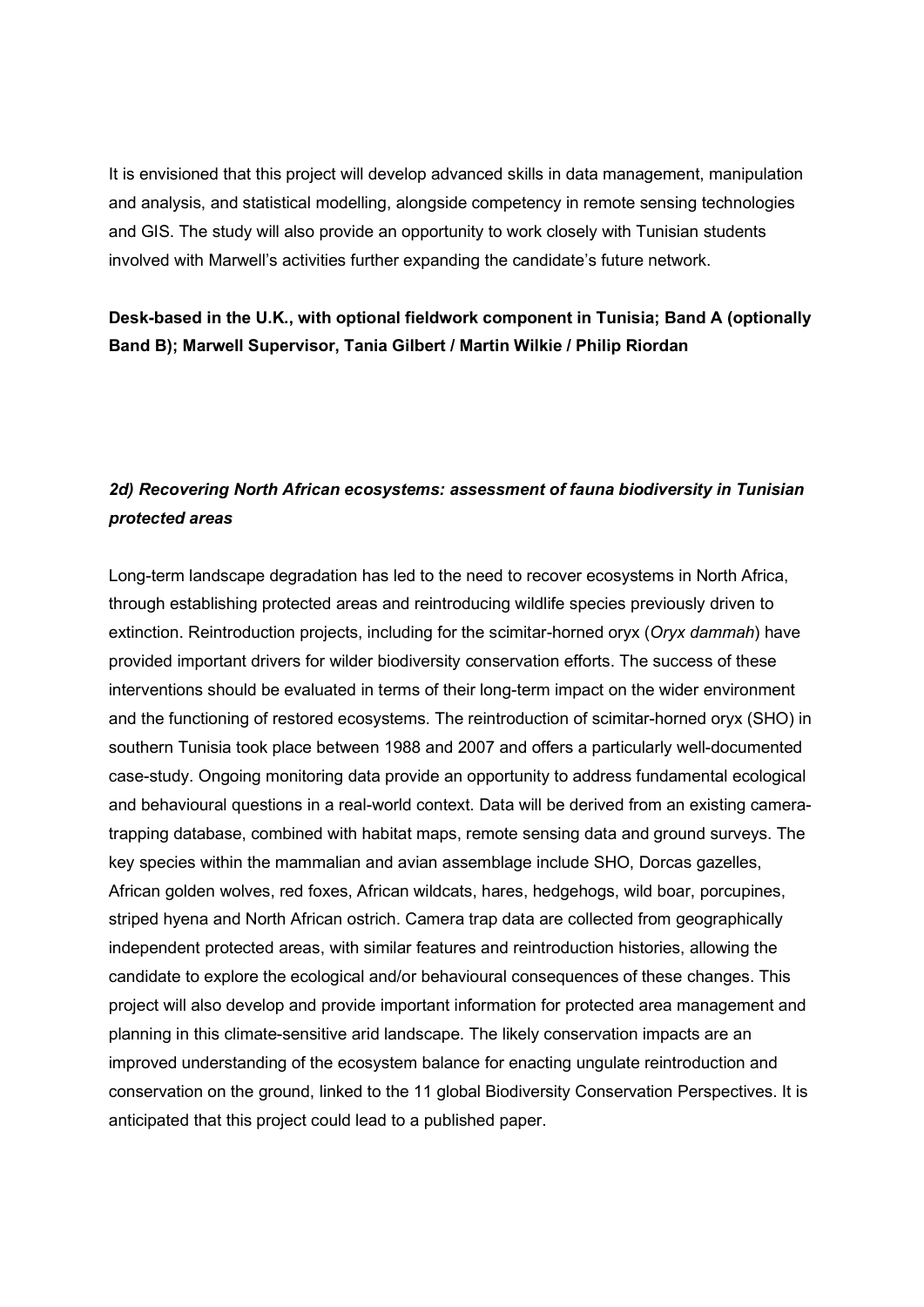This project would suit a candidate with expertise and interests in Community ecology; niche theory; ecosystem assessment; GIS; statistical modelling.

Desk-based in the U.K., with optional fieldwork component in Tunisia; Band A (optionally B); Marwell Supervisor, Tania Gilbert / Martin Wilkie / Rachel Gardner / Marie Petretto / Phillip Riordan

#### 2e) Carbon sequestration in mixed lowland landscapes in U.K.

In much of the world, landscapes are increasingly required to provide multiple benefits and ecosystem services, such as water security and flood prevention, food security and sustainable agriculture and ecosystem-based mitigation or adaptation solutions for climate change and biodiversity loss. In the south of the U.K., the land available is restricted by human activities and options such as rewilding are not viable. Taking the south of England as an example, this project will seek optimal solutions for carbon sequestration across a complex mixed-use lowland agricultural landscape, balancing the needs of both people and wildlife. Working with partners such as the local Wildlife Trusts this project will take existing data and produce spatial models that explore the trade-offs and synergies between different goals. Future scenarios will be developed that elucidate pathways under different policy directions, including emerging changes to agriculture following the U.K.'s departure from the European Union.

## Desk based in the U.K., with optional fieldwork component in the U.K.; Band A; Marwell Supervisor, Philip Riordan

## 2f) Developing Theory of Change models for conservation of goitered gazelle (Gazelle subgutturosa) in Kazakhstan

Goitered gazelle (Gazella subgutturosa) populations have declined across their range in Central Asia and the Middle East. The biggest declines are thought to have occurred in the largest remaining population in Kazakhstan, which was previously estimated to number 20,000 animals.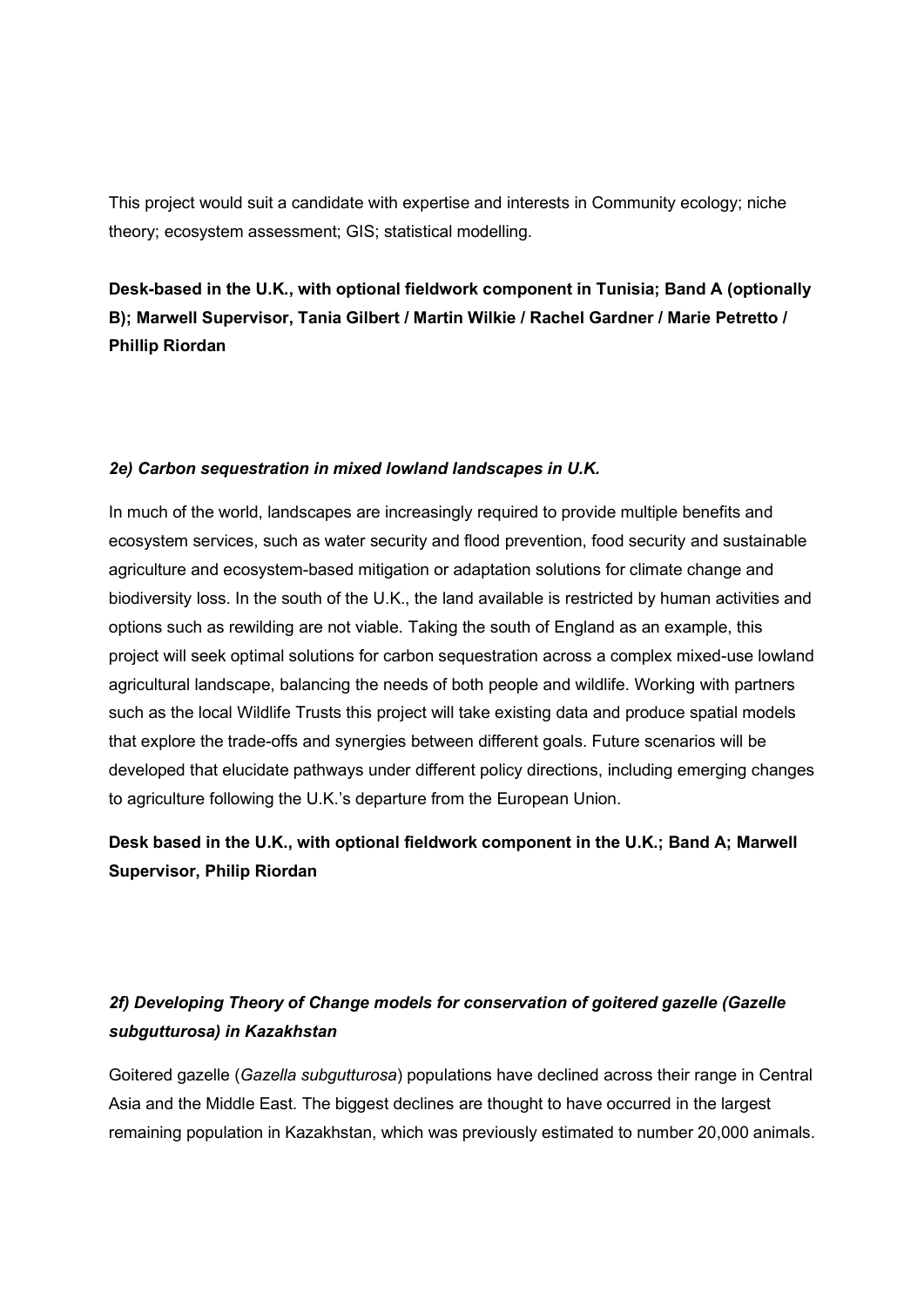Pressure from illegal hunting, habitat degradation, competition with livestock and commercial developments are all likely to have contributed to this decline. To be able to develop effective conservation plans for the species, it is essential to understand the relationships between stakeholders and their values and attitudes. Conservation planning increasingly uses logical models (e.g. Theory of Change) to identify the pathways and actions necessary to achieve positive outcomes. A recent project started by Marwell Wildlife and partners in Kazakhstan is seeking to understand the status of the goitered gazelle population, identify the causes of decline and provide mitigation measure for the protection of the species and their ecosystems. A vital part of this project is developing effective species planning that has the support of as wide a range of stakeholders as possible. To achieve this, the project here will use information collected during planning meetings and workshops and develop a logical model to highlight critical pathways towards agreed goals. This project will be largely desk-based, although there may be an opportunity to work with the team in Kazakhstan and optionally conduct follow-up meetings with stakeholders.

Desk based in the U.K., with optional fieldwork component in Kazakhstan; Band A (optionally Band C); Marwell Supervisor, Philip Riordan

## 2g) Linking logical (Theory of Change) and biophysical modelling to understand the challenges and opportunities for wildlife corridors between protected areas in the Sahelo-Saharan region of Tunisia

For many wildlife species, protected areas (PAs) are often simply not large enough for them to reach sustainable population levels, with sufficient connectivity to ensure long-term resilience. Marwell Wildlife started a reintroduction programme for scimitar-horned oryx (Oryx dammah) SHO in Tunisia over 30 years ago, reinstating this previous extinct species into national parks. This has been highly successful and today the species has reached carrying capacity in most of the protected areas in which they occur. Options to extend existing PAs or create new ones are not feasible and so we are working with the Tunisian government authorities to develop extended landscapes beyond PAs into which oryx can disperse. A case study area has been identified between two PAs in Tunisia and a feasibility assessment is in progress.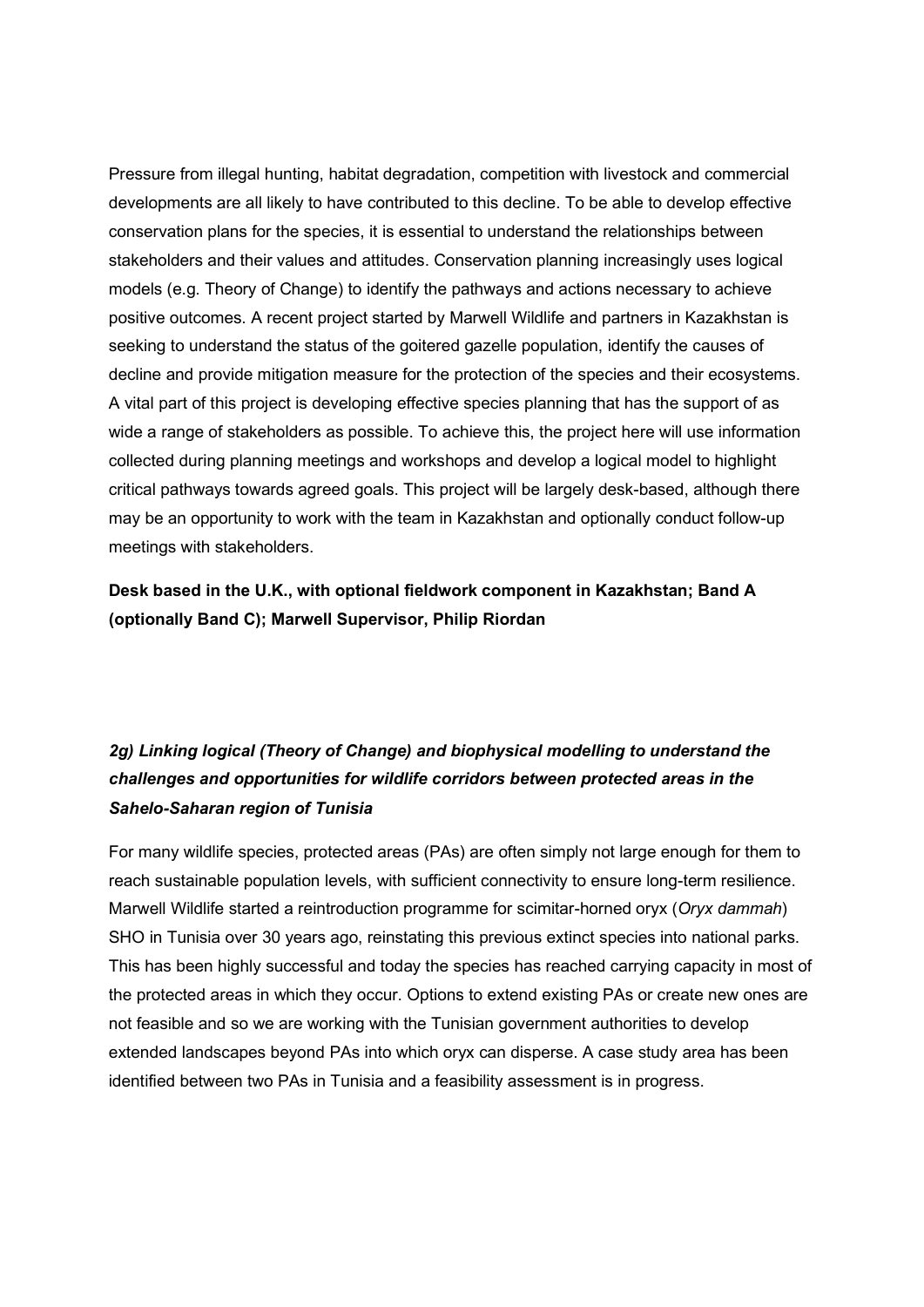In conjunction with ecosystem assessments of the interstitial areas, there is an urgent need to determine the necessary actions required by multiple and diverse stakeholders in the region. The plausible threats to SHO in this area include illegal hunting, commercial development, competition with livestock and habitat degradation. A vital part of this project is developing effective species planning that has the support of as wide a range of stakeholders as possible. To achieve this, the project here will use information collected during planning meetings and workshops and develop a logical model to highlight critical pathways towards the agreed goal of a sustainable population of oryx existing beyond PA boundaries.

This project will be largely desk-based, although there may be an opportunity to work with the team in Tunisia and optionally conduct follow-up meetings with stakeholders. This project would suit a candidate with expertise and interests in GIS; social/political sciences; ecosystem accounting and preferably with skills in French and/or Arabic.

#### Desk based in the U.K. with optional fieldwork component in Tunisia; Band A (optionally Band B); Marwell Supervisor, Philip Riordan

## 2h) Assessing change to ecosystem services resulting from conservation management in Kenya

The human pressure exerted on fragile grasslands can often be detrimental to ecosystem function, to wildlife populations and for the human wellbeing of the communities living within these landscapes in Kenya. Conservation management is a fundamental part of the cultural and economic security of these areas, and protected area management aims to ensure longevity and availability of resources for humans and wildlife. Based north of Mt. Kenya, on the border of Meru County, the landscape is a complex of rich savannah grassland, with forest and riparian habitats and other transitional habitats under varying land uses with grazing as a major factor. These and other human pressures, such as climate change, are adding to the ongoing challenges to the conservation of local biodiversity faced by land managers on the ground. In northern Kenya, community conservancies have been established to find a balance between often conflicting requirements of people and wildlife. Quantifying the change to the value of ecosystem services as a result of a site-based management intervention is integral to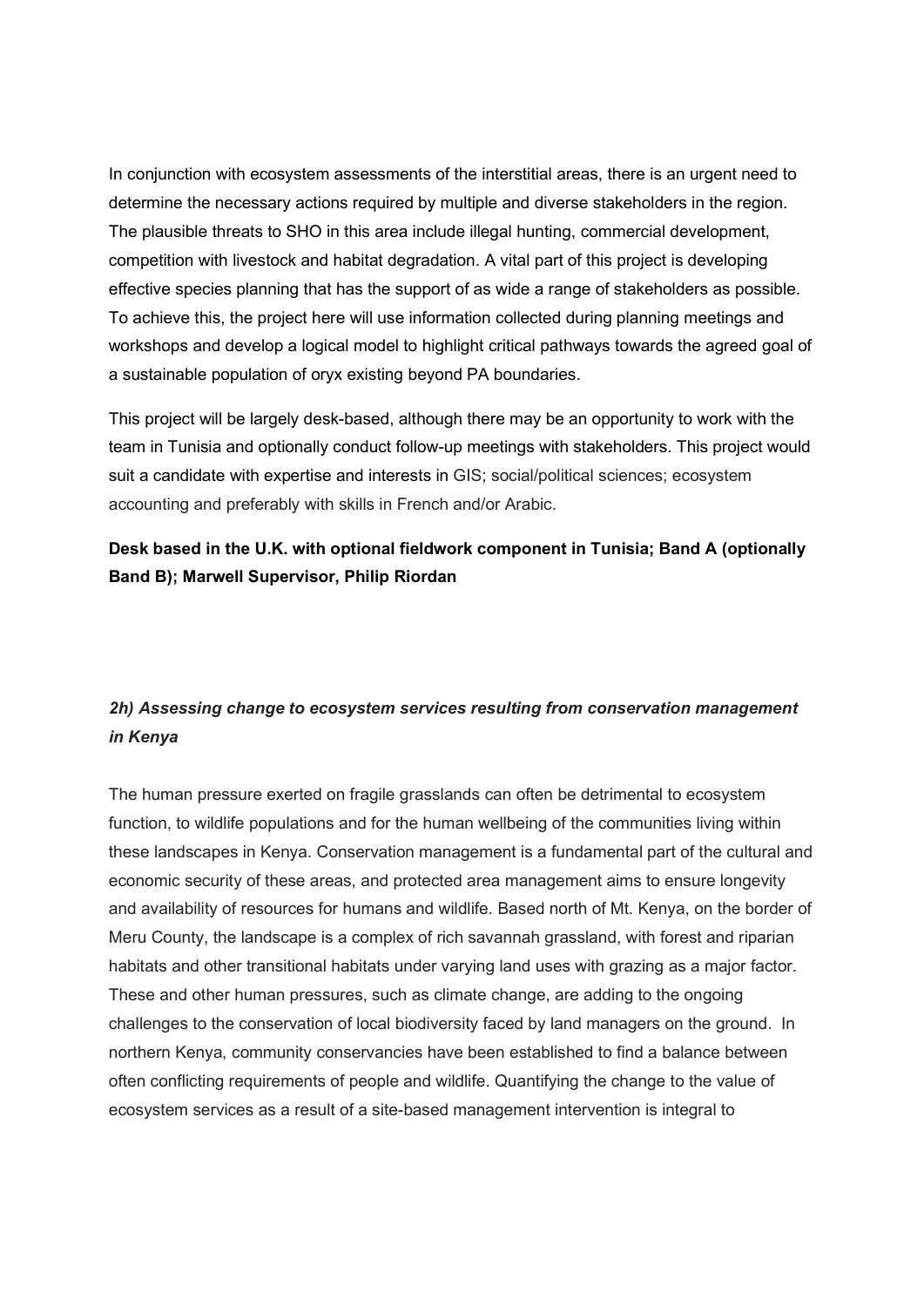determining the ecological impact to wildlife and people. An assessment can also help anticipate the change going forward under shifting human pressures. The study uses the TESSA toolkit (developed at Cambridge University by Dr Kelvin Peh and colleagues) to assess the changes to ecosystem services and quantify the biological impacts. The work will support the large-scale and ongoing management of a diverse and ecologically-valuable protected area, and help inform long-term management, using a novel analytical approach. The candidate should be adaptable and solution-conscious, able to work in sometimes challenging environments. The study forms part of a broader piece of research which will model the ecological response of global grasslands to human pressure.

#### Desk-based in the U.K., with optional fieldwork component in Kenya; Band A (optionally Band C); Marwell Supervisor, Martin Wilkie

#### 2j) Apply a novel method of population network analysis using sharing of viral infections as a proxy for contact between individuals

Host genetics gives population structure at a macro scale, but finer detail is needed to infer contact between individuals of a species in a timeframe meaningful for disease transmission. Disease causing organisms themselves are often rare or difficult to detect but studying other viruses in healthy individuals has great potential to inform population-level risks. Working with University of Surrey School of Veterinary Medicine, the virome of a subsample of individuals will be analysed to detect candidate viruses that occur in the population at high prevalence and are frequently shared. Proof of principle has been demonstrated with adenoviruses in bat populations (Li et al. 2010). Crucially we do not need pathogenic viruses for these investigations, but instead viruses that are ubiquitous and whose evolution can be reliably studied. Virus specific PCRs will then be developed and used for targeted testing of samples from the population. Detected viruses will be sequenced, and the relationship of the viruses inferred using Bayesian phylogeny. The resulting analysis will inform the level and frequency of interaction between individuals in the population.

This work will have implications beyond the species and ecosystem studied, developing techniques applicable to other species and populations. Also, the samples collected could be part of wider objective: non-invasive monitoring of wildlife population health, combined with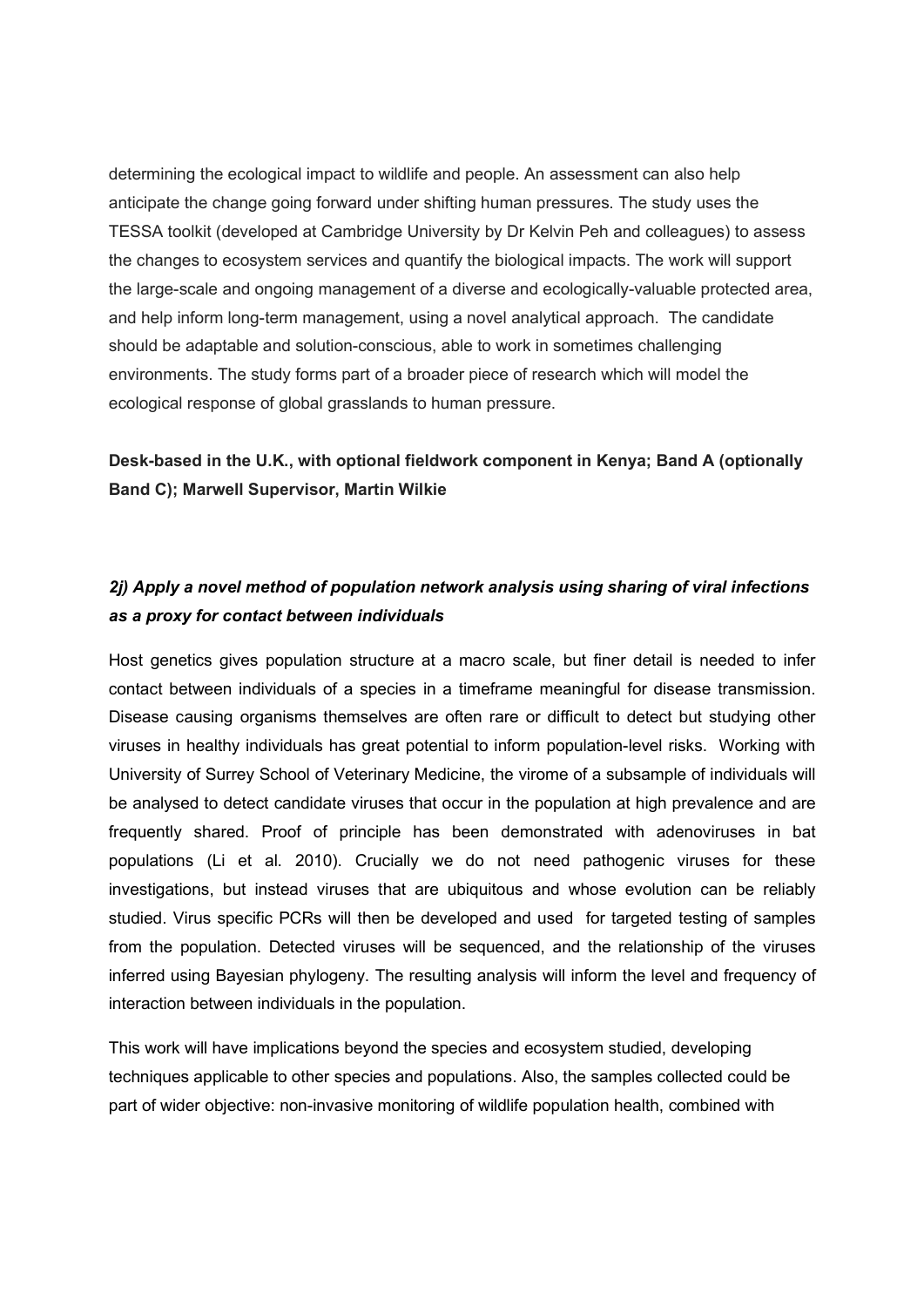analysis of the microbiome, stress indicators, antimicrobial resistance, and toxins all from the same samples.

This project will target either wild populations, where non-invasive samples such as faeces are already available or can be easily collected, or captive populations where there is inconsistent contact between individuals and faeces, or saliva can be easily sampled.

# 2k) Quantifying Impacts of supplementary feeding on endangered Grevy's zebra in Kenya; Can camera trap data enable assessment of individual health and population dynamics?

Climate change, resulting in increasing droughts and human pressures exerted on fragile habitats can often be detrimental to ecosystem function, to wildlife populations and also for the human wellbeing of the communities living within these landscapes. Conservation interventions seek to mitigate these effects but require scientific evaluation to understand their impacts. Grevy's Zebra are the most endangered of all zebra species, and the focus of ongoing collaborative monitoring and research efforts across their range. Grevy's herd dynamics, including reproductive behaviour, are highly associated with water sources, and thus population numbers can be badly affected during drought. The Grevy's zebra Technical Committee in Kenya provides supplementary hay during times of prolonged drought to try to mitigate impacts on Grevy's. The aim of this intervention is to support Grevy's health and survival, particularly females engaged in parental care of foals, and thus mitigate detrimental drought-effects on recruitment in these important populations. Questions persist about the success and impact of these interventions on population dynamics and individual health, and this forms the basis of this project. Crucially, this project will, for the very first time, seek to assess body condition of Grevy's zebra, during drought interventions, and to generate and trial a novel method for interpreting impacts of conservation interventions in terms of both population dynamics and individual health. A pre-existing and established network of camera traps, including at supplementary hay provision sites, combined with stripe identification technology provides a large photographic dataset for this research project, with scope to contribute to ongoing monitoring of Grevy's numbers.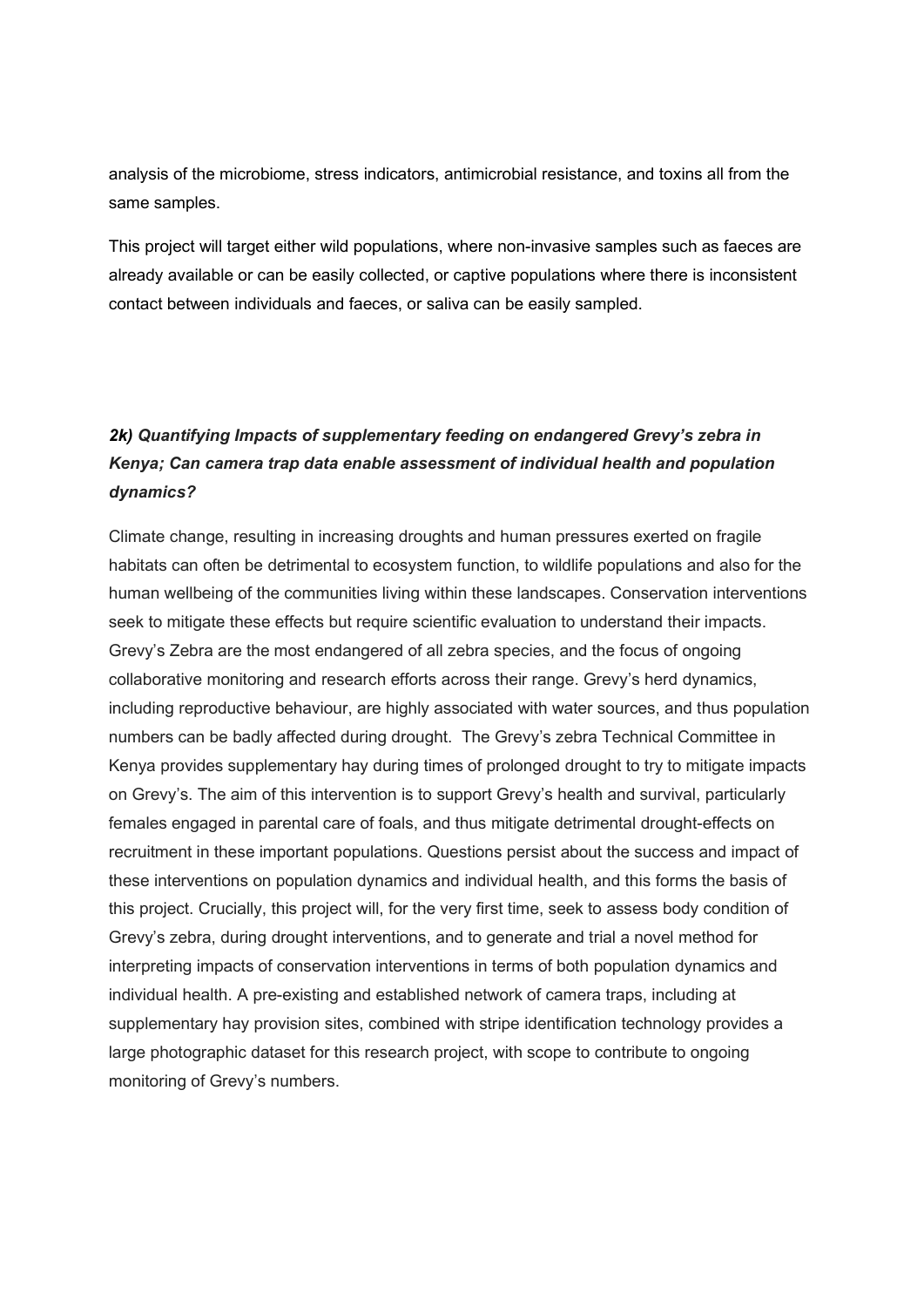Desk-based in the U.K., with optional fieldwork component in Kenya; Supervisor: Dr Heidi Mitchell

#### 2l) Landscape determinants of distribution and abundance if Goitered gazelle in eastern Kazakhstan

Goitered gazelle (Gazella subgutturosa) populations have declined across their range in Central Asia and the Middle East. The biggest declines are thought to have occurred in the largest remaining population in Kazakhstan, which was previously estimated to number 20,000 animals. Pressure from illegal hunting, habitat degradation, competition with livestock and commercial developments are all likely to have contributed to this decline.

Effective conservation plans for the species, require an understanding of the landscape determinants of species occurrence and their densities. A recent project started by Marwell Wildlife and partners in Kazakhstan has gathered data about the goitered gazelle populations across the east of the country. Data have been collected from ground-based field surveys and aerial counts, inside protected areas (e.g. Altyn-Emel and Charyn National Parks) and across the wider landscape outside protection. This project will develop distribution and habitat models using GIS and other tools to determine what landscape features influence goitered gazelle occurrence and numbers. Remote-sensed data and background mapping will be used to construct models. This project will be largely desk-based, although there may be an opportunity to work with the team in Kazakhstan and optionally conduct further fieldwork.

## Desk based in the U.K., with optional fieldwork component in Kazakhstan; Band A (optionally Band C); Marwell Supervisor, Philip Riordan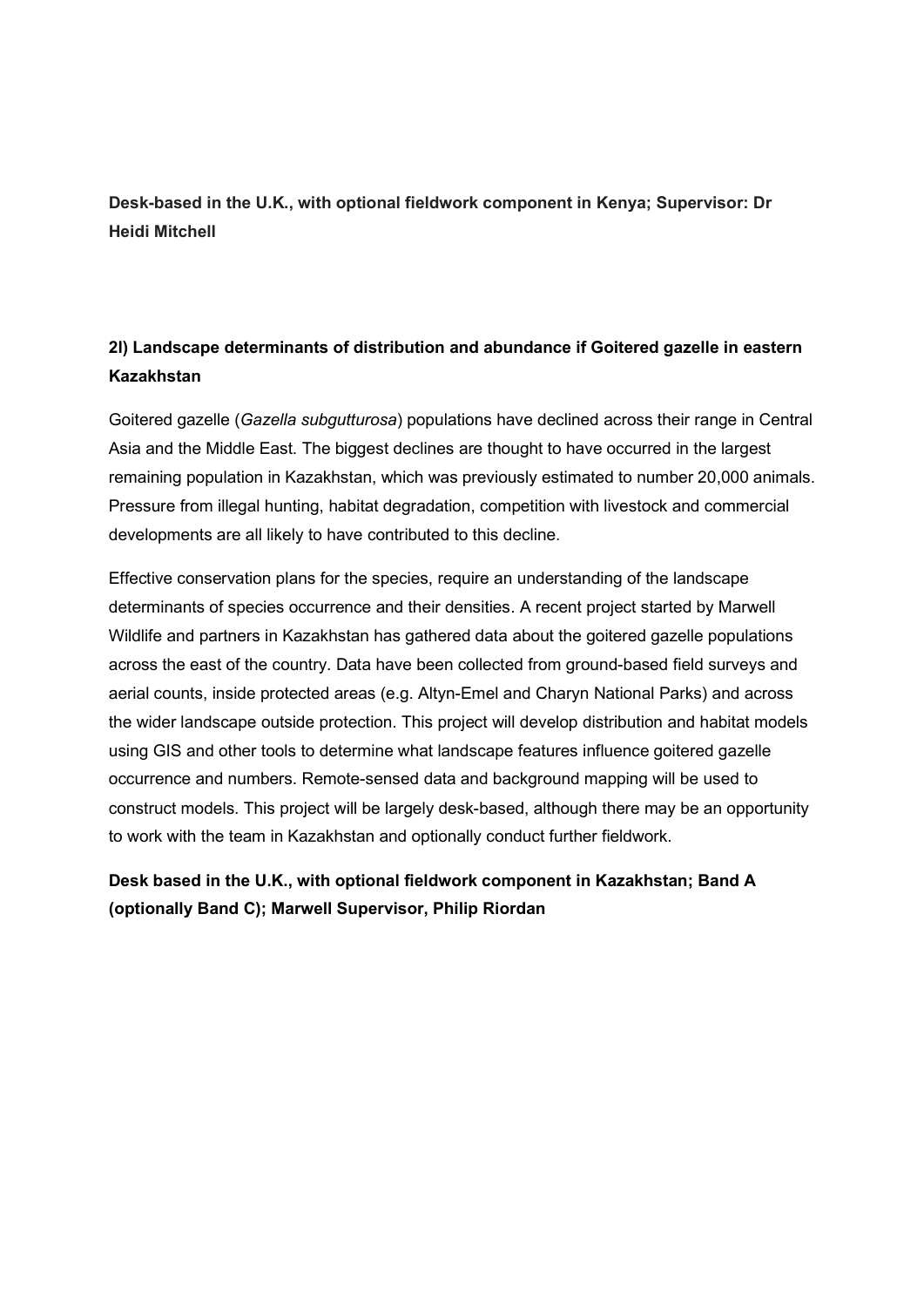# 3) Exclusively fieldwork based projects

## 3a) Examining ecosystem resilience by determining the functional response of belowground invertebrates to a grazing pressure gradient

Among complex grassland systems in the U.K., conservation grazing is adopted as a solution to maintaining and enhancing local biodiversity. In protected area management, grazing can be employed at varying densities, having differing impacts on wildlife communities and the subsequent recovery of the ecosystem. The role that invertebrates play in maintaining ecosystem functioning in response to grazing pressure is important because of the diverse functions they have for ecosystem productivity. In unimproved grasslands increased abundance and diversity of insect communities supports the concept that these systems are resilient to environmental change, but grazing may become detrimental if not managed at the right level. This study explores the functional diversity of below-ground invertebrates in response to human pressure. The candidate should be adaptable, solution-conscious, and if field -based elements permit field-prepared and able to work in sometimes challenging environments. The study forms part of a broader piece of research which will model the ecological response of global grasslands to human pressures.

#### Field-based in the U.K.; Band A; Marwell Supervisor, Martin Wilkie

#### 3b) Grevy's zebra social behaviour as a determinant of energetic intake

The endangered Grevy's zebra (Equus grevyi) formerly ranged across the arid regions of northern Kenya, southern Ethiopia, and South Sudan. Hunting, competition with livestock and dramatic ecosystem degradation due to human activities and climate change resulted in substantial declines in the Grey's zebra population over the 20th century. With a total global population approaching 3,000 individuals, the Grevy's zebra is now fragmented across what remains of its former range. As a social species, the composition of herds in these fragmented populations will have an impact on survival, either through breeding or foraging. Behavioural